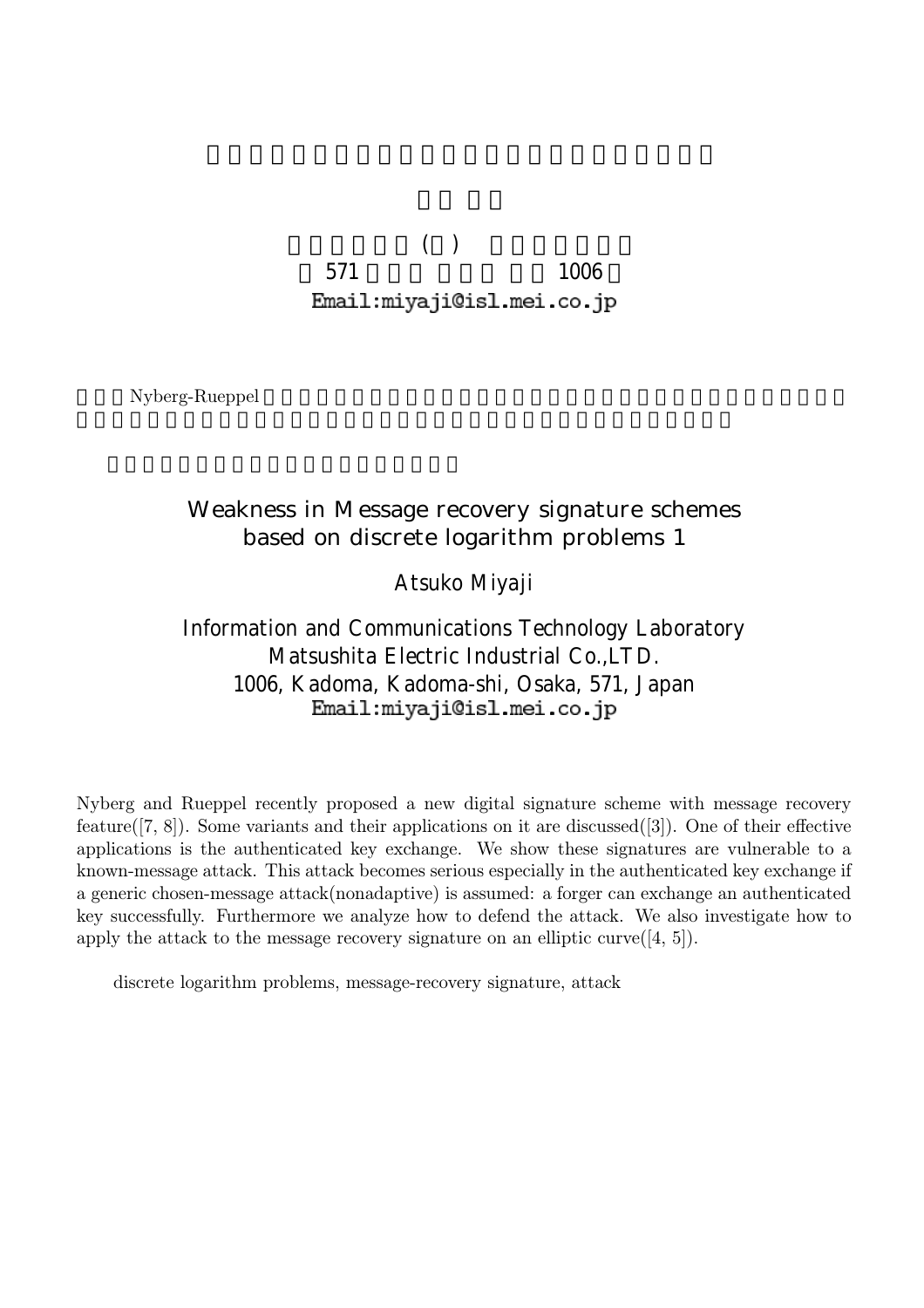# 1 Introduction

Two signature schemes have received widespread attention: the RSA signature([9]) which is based on the difficulty of factoring large numbers and the ElGamal signature([1]) which is based on the difficulty of taking discrete logarithms. For the ElGamal signature scheme, many variants have been proposed([10, 6]). Here we call these variants of ElGamal based signatures EG-signatures. The main advantage of the RSA signature scheme for EG-signatures has been the feature of massage recovery: a message can be conveyed within the signature and be recovered at the verifier's site. So the message need not be sent along with the signature. The signature with the message recovery feature can be also used in the text hashing mode.

Nyberg and Rueppel recently proposed a new ElGamal based signature scheme with message recovery feature([8]). This signature scheme is used to various applications: identity-based public key cryptosystems, multisignature schemes, and key exchange protocols. Especially the application for key exchange protocol can achieve the authenticated key establishment in one pass transaction.

This paper discusses the security of Nyberg-Rueppel's signature scheme in accordance with [2], in which the notion of the "secure" signature is classified strictly by considering the kinds of attacks and forgeries. In this classification, the most powerful attack possible for an enemy is characterized as "adaptive chosen-message attack": an enemy can use the real signer as "an oracle" ( where each chosen message may depend on the signature of previously chosen message). On the other hand, the least damage for a real signer is characterized as "existential forgery": an enemy forges a signature for at least one message over which he has no control. So a signature scheme, which resists an existential forgery using an adaptive chosen-message attack, is considered the most secure signature scheme.

This paper shows, for the first time, that an forger can generate a bogus signature in Nyberg-Rueppel's signature scheme by the following two forgery attacks.

- 1. an existential forgery using a known-message attack: given a valid signature of a known message, an enemy can forge a valid signature of another different message without the knowledge of the secret key.
- 2. a universal forgery using a generic chosen-message attack (nonadaptive): given a valid signature of a chosen message which depends only on the system parameters (where the chosenmessage is independent of any previous signature), an enemy can forge a valid signature of any message chosen a priori without the knowledge of the secret key.

We also show that a forger can impersonate and exchange an authenticated key successfully with the second attack. Furthermore we analyze why these attacks are made possible and how to improve the signature scheme to avoid the attacks.

The paper is organized as follows. Section 2 summarizes the EG-signatures and the message recovery signature schemes. Section 3 describes the above attacks for the message recovery signature schemes. Section 4 analyzes the attacks and shows how to defend the attack. Section 5 discusses how the attacks are applied for the message recovery signature schemes on an elliptic curve.

# 2 Message recovery signature scheme

In this section, first we summarize ElGamal based signature scheme. Next we will describe Nyberg-Rueppel's idea by showing one of the message recovery signature schemes. Here we call it  $NR(p)$ -signature.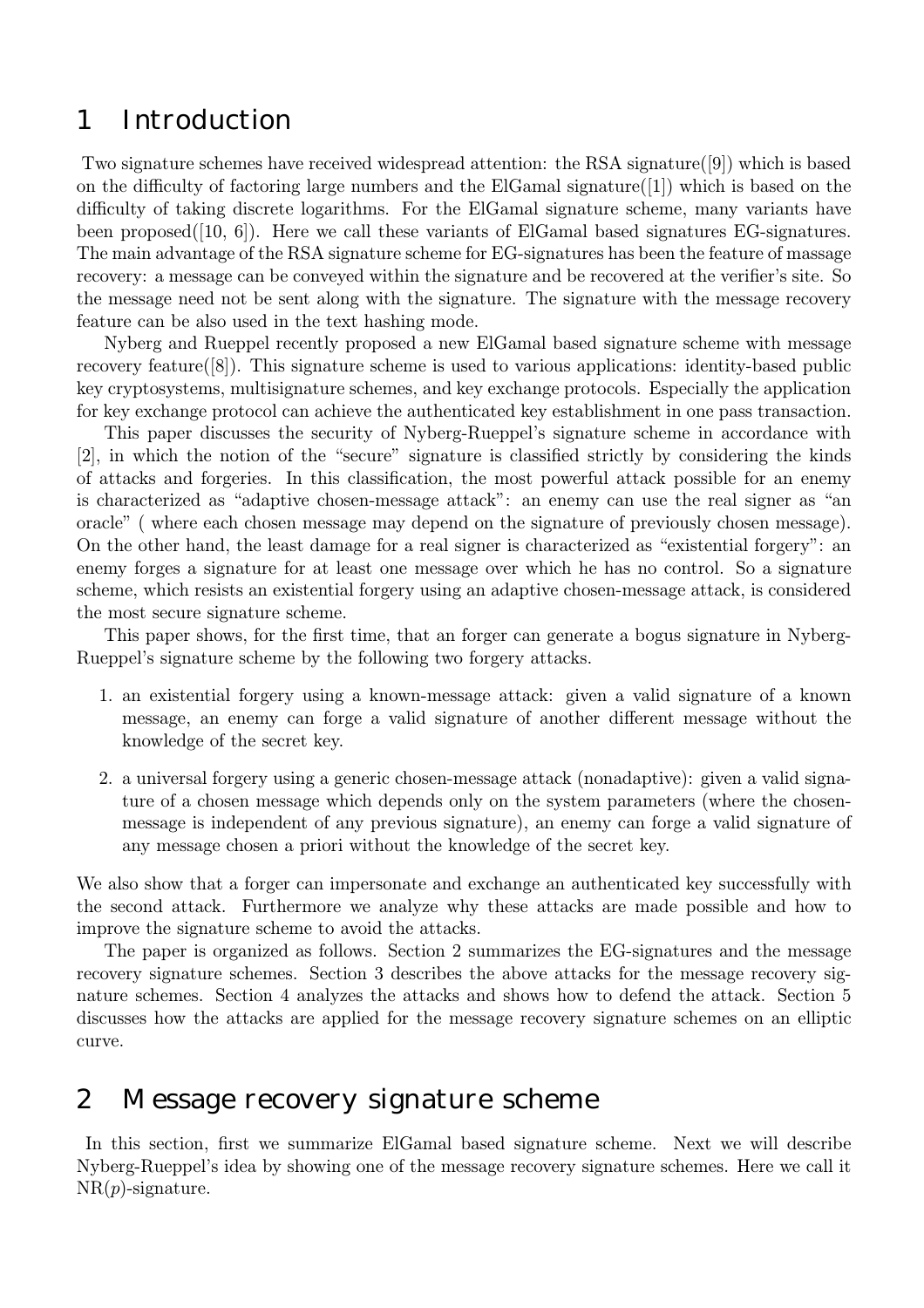### 2.1 ElGamal based signature scheme

The trusted authority chooses system parameters, that are a large prime  $p$ , a large integer factor  $q$ of  $p-1$  and an element  $g \in \mathbb{Z}_p^*$  whose order is q. Those system parameters are known to all users.

The signer Alice has a secret key  $x_A$  and publishes its corresponding public key  $y_A = g^{\chi_A}$ . The Alice's signature  $(r_1, s)$  of a message  $m \in \mathbb{Z}_p^*$  is computed as follows. First she chooses a random number  $k \in \mathbb{Z}_q$ , and computes

$$
r_1 = g^k \pmod{p} \tag{1}
$$

$$
r'_1 = r_1 \pmod{q}
$$

$$
ak \equiv b + cx_A \pmod{q},\tag{2}
$$

where  $(a, b, c)$  is a permutation of  $(\pm m, \pm r_1', \pm s)$ . Then she sends  $(r_1, s)$  along with the message  $m$ . The signature verification is done by checking the next equation,

$$
r_1^a = g^b y_A^c \pmod{p}.\tag{3}
$$

The original ElGamal signature and DSA signature ([6]) are essentially based on the case of  $(a, b, c) = (s, m, r_1')$ . The coefficient  $(a, b, c)$  is further generalized to the Meta-ElGamal signature scheme([3]). The following discussion also holds in the Meta-ElGamal signature.

### 2.2 Message recovery signature scheme

Here we describe briefly one of the message recovery signature scheme,  $NR(p)$ -signature. The Alice's signature  $(r_2, s)$  of a message  $m \in \mathbb{Z}_p^*$  is computed as follows. First she chooses a random number  $k \in \mathbb{Z}_q$ , and computes

$$
r_1 = g^k \pmod{p} \tag{4}
$$

$$
r_2 = r_1^{-1}m \pmod{p} \tag{5}
$$

$$
r'_2 = r_2 \pmod{q}
$$

$$
s \equiv k - x_A r'_2 \pmod{q}.
$$
 (6)

Then she sends only  $(r_2, s)$ . The message can be recovered by computing  $m = g<sup>s</sup>y_A<sup>r<sub>2</sub></sup>r_2 \pmod{p}$ with Alice's public key  $y_A$ .

The message recovery signature scheme can be derived generally from EG-signatures replacing m (resp.  $r_1'$ ) by 1 (resp.  $r_2'$ ) in Equation (2). Therefore the signature equation in the message recovery signatures is generally of the form

$$
ak \equiv b + cx_{\mathsf{A}} \pmod{q},\tag{7}
$$

where  $(a, b, c)$  is a permutation of  $(\pm 1, \pm r_2', \pm s)$ . We call this general signature schemes MR(p)signatures. The description leads to the following six equations if we neglect the  $\pm$  signs.

$$
sk \equiv 1 + r_2' x_A \pmod{q} \tag{8}
$$

$$
r_2'k \equiv 1 + sx_A \pmod{q} \tag{9}
$$

$$
k \equiv s + r'_2 x_A \pmod{q} \tag{10}
$$

$$
sk \equiv r'_2 + x_{\mathsf{A}} \pmod{q} \tag{11}
$$

$$
r_2'k \equiv s + x_A \pmod{q} \tag{12}
$$

$$
k \equiv r'_2 + sx_{\mathsf{A}} \pmod{q} \tag{13}
$$

 $NR(p)$ -signature uses Equation (10) since only Equation (10) does not need inverses both in the signature generation and verification.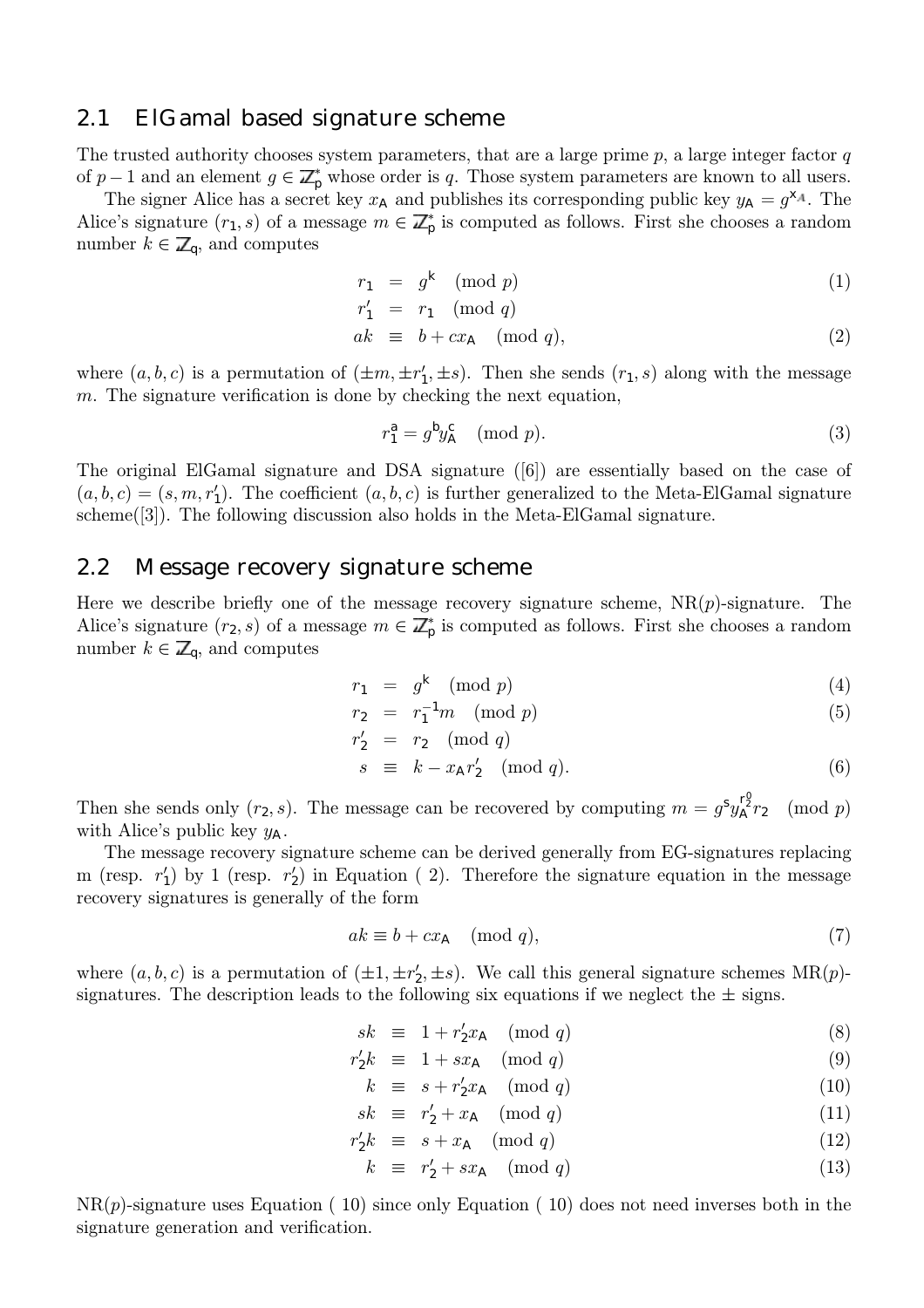The message recovery signature scheme can be suitably used for the key exchange protocol. The key exchange with the message recovery signature scheme can achieve an authenticated and shared secret key by a non-interactive procedure. We describe the details below.

#### Authenticated key exchange

Let  $x_B$  be Bob's secret key and  $y_B = g^{x_B} \pmod{p}$  be his public key. Alice establishes a secret session key with Bob in the following steps:

- 1. generates a random and secret  $K \in \mathbb{Z}_p$ .
- 2. computes  $m = q<sup>K</sup> \pmod{p}$ .
- 3. generates the signature  $(r_2, s)$  of m with Alice's secret key  $x_A$  by a procedure of MR(p)signatures.
- 4. sends  $(r_2, s)$  to Bob.
- 5. computes the session key using Bob's public key  $y_B$

$$
K_{\mathsf{AB}} = y_{\mathsf{B}}^{\mathsf{K}} = g^{\mathsf{X}_{\mathsf{B}} \mathsf{K}} \pmod{p}.
$$

When receiving  $(r_2, s)$  from Alice, Bob

- 1. recovers m from  $(r_2, s)$  with  $y_A$ , according to the message recovery procedure of MR(p)signatures.
- 2. computes the session key using Bob's secret key  $x_B$

$$
K_{\mathsf{AB}} = m^{\mathsf{X}_{\mathsf{B}}} = g^{\mathsf{K} \mathsf{X}_{\mathsf{B}}} \pmod{p}.
$$

# 3 Forgery against NR(p)-signature

Now we describe the forgery protocol against  $NR(p)$ -signature. Assume that a forger gets Alice's signature  $(r_2, s)$  for a message m. Then the forger can compute a signature  $(\tilde{r}_2, \tilde{s})$  for a message  $\tilde{m}$  without the knowledge of Alice's secret key by the following procedure:

- 1. computes  $\tilde{r}_1 = (mr_2^{-1})g^{-1} = r_1g^{-1} = g^{k-1} \pmod{p}$ .
- 2. sets a message  $\tilde{m} = mg^{-1} \pmod{p}$ ,  $\tilde{r}_2 = r_2$  and  $\tilde{s} = s 1$ .
- 3. sends  $(\tilde{r}_2, \tilde{s})$  as a signature of  $\tilde{m}$ .

We see that  $(\tilde{r}_2, \tilde{s})$  is a valid signature of  $\tilde{m}$  since

$$
g^{\tilde{S}}y_A^{\tilde{r}_2}\tilde{r}_2 = g^{S-1}y_A^{\tilde{r}_2}\tilde{r}_2
$$
  
=  $g^Sy_A^{\tilde{r}_2}\tilde{r}_2g^{-1}$   
=  $mg^{-1}$   
=  $\tilde{m} \pmod{p}$ .

By this procedure, a forger can make the signature on a message  $mg^{-1}$ . This attack can be easily extended to a stronger attack: a forger can generate a signature for any message in a subset  $S_{\text{m,q}} = \{mg^{-n} | n \in \mathbb{Z}_q\}$ , within one time known-message attack. Furthermore if we assume a generic chosen-message attack, the forger can generate the signature of any intentional message.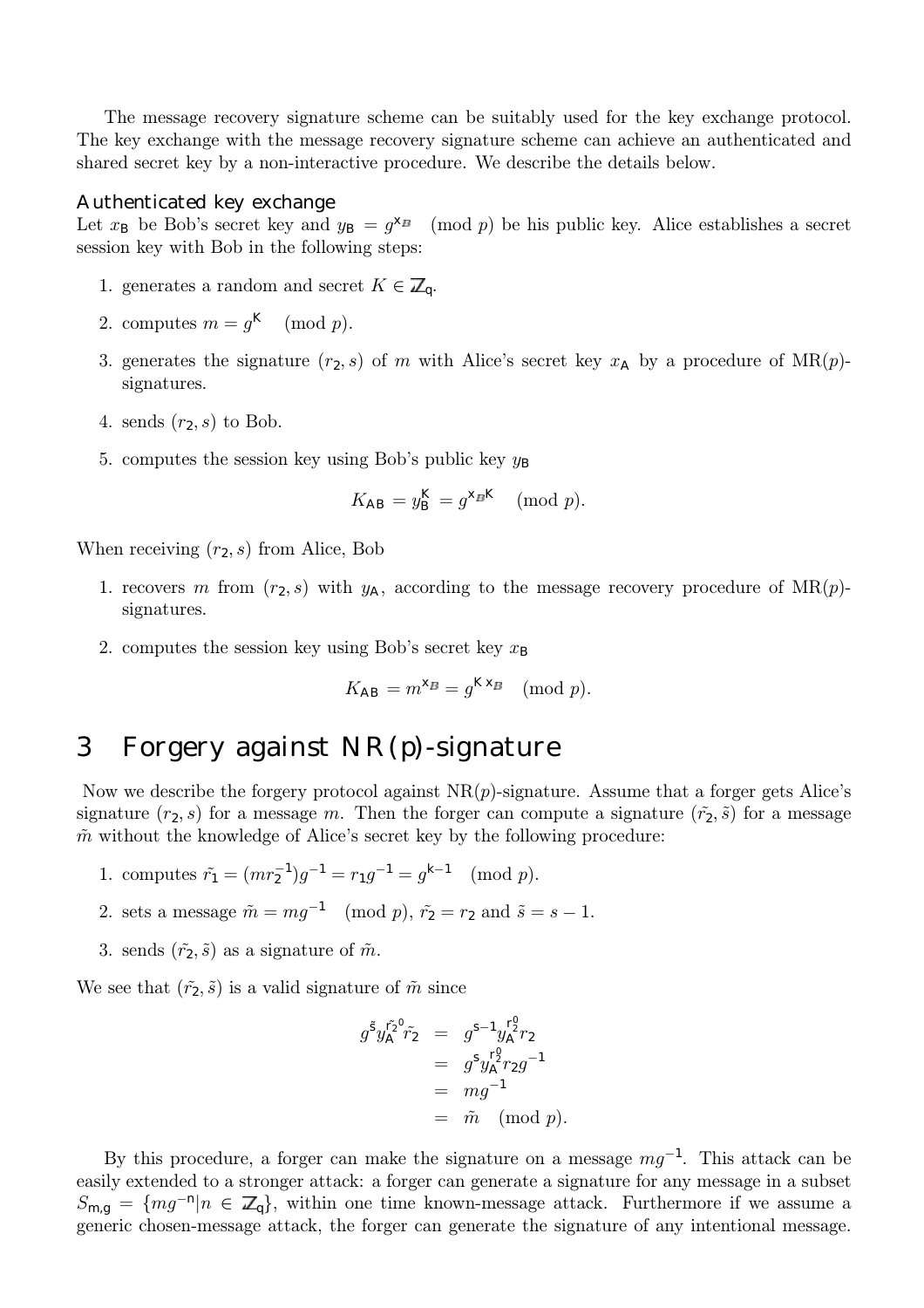We will show the most serious scenario by this attack: a forger can impersonate Alice and exchange an authenticated key successfully with Bob.

#### Applying the attack to key exchange

We assume that a forger obtains Alice's signature of a message  $m \in S_g = \{g^l | l \in \mathbb{Z}_q\}$  that he chooses. Clearly the subspace  $S_q$  is generic since it depends only the system parameter. Note that a valid signature is required only for one message in the subspace  $S_q$ . Here we set the message  $m = g<sup>1</sup>$  and the signature  $(r_2, s)$ . Then the forger selects a random  $x \in \mathbb{Z}_q$ , generates the signature  $(\tilde{r}_2, \tilde{s})$  for  $\tilde{m} = mg^{x-1}$  by the above procedure and sends  $(\tilde{r}_2, \tilde{s})$  to Bob. Next the forger computes,

$$
K = y_{\rm B}^{\rm X} = g^{\rm X_B X},
$$

where  $y_B$  is Bob's public key. On the other hand, Bob receives  $(\tilde{r}_2, \tilde{s})$  and first recovers  $m = g^x$ using Alice's public key. Next he computes the shared key K using his secret key  $x_{\text{B}}$ , where

$$
K = m^{\mathsf{X}_B} = g^{\mathsf{X} \mathsf{X}_B}.
$$

Bob is certain that m is the Alice's authentic message since m is recovered with Alice's public key, according to the message recovery procedure. Therefore Bob believes that  $K$  is the Alice's authenticated key. The forger can impersonate Alice and send a message to Bob successfully.

We have shown the generic chosen-message attack in the key exchange scenario. In the same way, a forger can use the generic chosen-message attack in the message-sending scenario. Note that the scope of this attack is all the message space  $\mathbb{Z}_p^*$ .

## 4 Analyzing the attack

The easiest method to avoid the attack in Section 3 would be to use  $NR(p)$ -signature for the hash value of a message: a message is also sent along with the signature and its hash value is recovered. Apparently this method spoils the message recovery feature. In this section, we analyze the attack and improve the method to avoid the attack, while maintaining the message recovery feature. We will also show which schemes of  $MR(p)$  and EG-signatures are vulnerable to this attack.

### 4.1 Essence of the attack

The attack consists of two essential attacks. One is an existential forgery using a known-message attack: given a valid signature of a known message, an enemy can forge a valid signature of another different message. The other is a universal forgery using a chosen-message attack (nonadaptive): given a valid signature of a message chosen beforehand, an enemy can forge a valid signature of any message chosen a priori. The essence of the former forgery is that a different  $\tilde{r}_1$  satisfying the signature congruence-equation can be constructed by modifying the original  $r_1$ . That of the latter forgery is that the chosen-message can be constructed using the homomorphism feature of a function in the signature procedure. Let us call these two attacks a congruence-equation attack and a homomorphism attack respectively. The following discussion will show why we call them as above.

### 4.2 Congruence-equation attack

The congruence-equation attack is divided into two cases: the attack using the basepoint "g" and the attack using Alice's public key " $y_A$ ". The attack in Section 3 is the former case. We will discuss each case.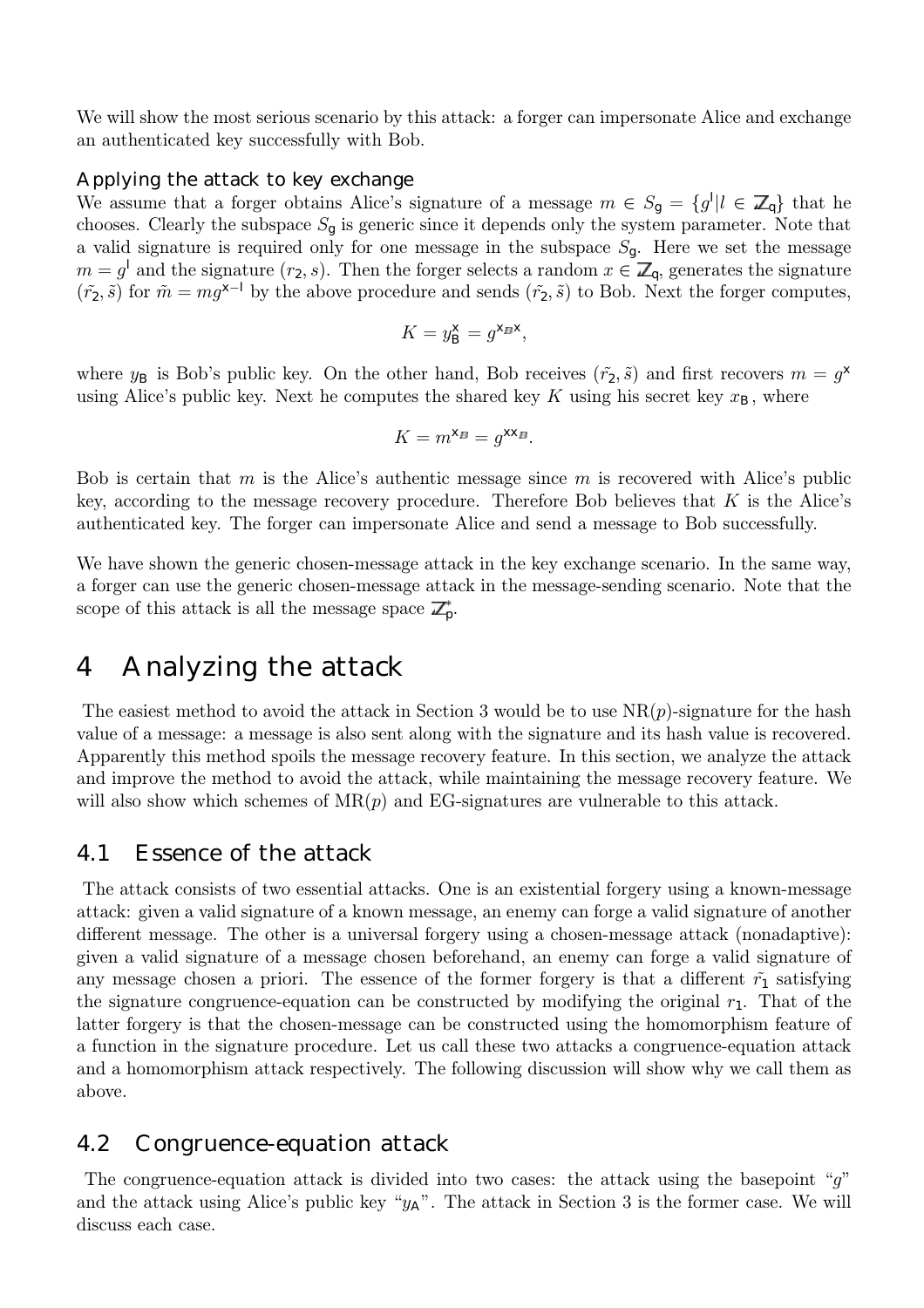#### The congruence-equation attack using the basepoint

Assume that a forger gets Alice's signature  $(r_2, s)$  for a message m in  $MR(p)$ -signatures. Here we call  $r_1(= g^k)$  a commitment, where k is unknown to the forger. Then the forger can always construct a new commitment  $\tilde{r}_1 = r_1/g = g^{k-1}$ . He does not know the correct discrete logarithm of  $\tilde{r}_1$  but more importantly he knows it is equal to the value subtracted by 1 from the discrete logarithm of  $r_1$ . First he converts Equation( 7) standing for the original  $m(= r_1 r_2), r_2, s$  and k to that for the new  $\tilde{m} (= \tilde{r}_1 \tilde{r}_2), \tilde{r}_2, \tilde{s}$  and  $k-1$ , maintaining the original signature congruence-equation: he tries to find  $(\tilde{m}, \tilde{r_2}, \tilde{s})$  satisfying the following equation,

$$
a(k-1) \equiv (b-a) + cxA \pmod{q},\tag{14}
$$

where  $(a, b-a, c)$  is a permutation of  $(1, \tilde{r_2}', \tilde{s})$ . In fact such  $(\tilde{r_2}, \tilde{s})$  is the valid signature of  $\tilde{m} = \tilde{r_1}\tilde{r_2}$ since they satisfy the signature equation for a new commitment  $\tilde{r_1} = g^{k-1}$ .

Let us go back to the discussion of Equation (14). We see that either  $\tilde{r}_2$  or  $\tilde{s}$  must be kept the same as the original  $r_2$  or s since two coefficients a and c are fixed. Therefore we see that the congruence-equation attack succeeds if and only if we use the schemes of  $b = s$  or  $b = r<sub>2</sub>$  in  $MR(p)$ -signatures (7): the cases of (10) and (12), or the cases of (11) and (13) respectively. First we investigate the case of  $b = s$ . Then we set  $\tilde{r}_2 = r_2$ . A new  $\tilde{m}$  can be set as

$$
\tilde{m} = \tilde{r}_1 r_2 = g^{k-1} r_2 = m/g,
$$

using the original  $r_2$ . Note that  $\tilde{m}$  can be represented by m and g. Then he can generate the signature of  $\tilde{m} = m/g$  by setting  $\tilde{s} = s - 1$  or  $\tilde{s} = s - r'_2$  in the case of Equation (10) or (12). Next we investigate the case of  $b = r_2$  in MR(p)-signatures. Then we set  $\tilde{s} = s$  and  $\tilde{r}_2 = r_2' - s$ (mod q) (resp.  $\tilde{r}_2 = r_2' - 1 \pmod{q}$  in the case of Equation (11) (resp. (13)). Then  $(\tilde{r}_2, \tilde{s})$  is a valid signature of  $\tilde{m} = \tilde{r}_1 \tilde{r}_2$ . Note that, in this case of setting  $\tilde{s} = s$  (i.e.  $\tilde{r}_2 \neq r_2$ ),  $\tilde{m}$  cannot be represented only by m and the known data like g and  $y_A$ .

In the case of EG-signature, we investigate whether there exists  $(\tilde{m}, \tilde{s})$  satisfying Equation (14), where  $(a, b - a, c)$  is a permutation of  $(\tilde{m}, \tilde{r_1}', \tilde{s})$ . Note that also in this case, a new commitment  $\tilde{r_1}$ is set to  $\tilde{r}_1 = r_1/g$ . As we have seen in the case of MR(p)-signature, two coefficients a and c must be fixed. Namely two variables of  $(\tilde{m}, \tilde{r}_1, \tilde{s})$  must be kept the same as the original. Since  $\tilde{r}_1 \neq r_1$ , he must keep  $\tilde{m}$  the same as m. Therefore he cannot forge a message in EG-signatures.

#### The congruence-equation attack using Alice's public key

The above attack uses a power of a basepoint g in order to modify the commitment original  $r_1 = g^k$ . Considering the signature equation ( 7), we will see that a forger can also use a power of Alice's public key  $y_A = g^{\mathsf{X}_A}$ .

In this case, the forger constructs a different commitment  $\tilde{r}_1 = r_1/y_A = g^{k-X_A}$ . He does not know the correct discrete logarithm of  $\tilde{r}_1$  but more importantly he knows it is equal to the value subtracted by  $x_A$  from the discrete logarithm of  $r_1$ . Since the following discussion is almost the same as the above case of "the attack using the basepoint", we will describe briefly. First he converts Equation( 7) standing for the original  $m(= r_1r_2)$ ,  $r_2$ , s and k to that for the new  $\tilde{m}(= \tilde{r}_1\tilde{r}_2)$ ,  $\tilde{r}_2$ ,  $\tilde{s}$ and  $k - x_A$ : he tries to find  $(\tilde{m}, \tilde{r}_2, \tilde{s})$  satisfying the following equation,

$$
a(k - x_{\mathsf{A}}) \equiv b + (c - a)x_{\mathsf{A}} \pmod{q},\tag{15}
$$

where  $(a, b, c - a)$  is a permutation of  $(1, \tilde{r_2}', \tilde{s})$ . Therefore the congruence-equation attack in this case succeeds if and only if we use the schemes of  $c = s$  or  $c = r'_2$  in  $MR(p)$ -signature: the cases of signature equations (9) and (13), or (8) and (10) respectively. In the case of  $c = s$ , he can generate the signature of

$$
\tilde{m} = \tilde{r}_1 r_2 = g^{k - x} r_2 = m / y_A
$$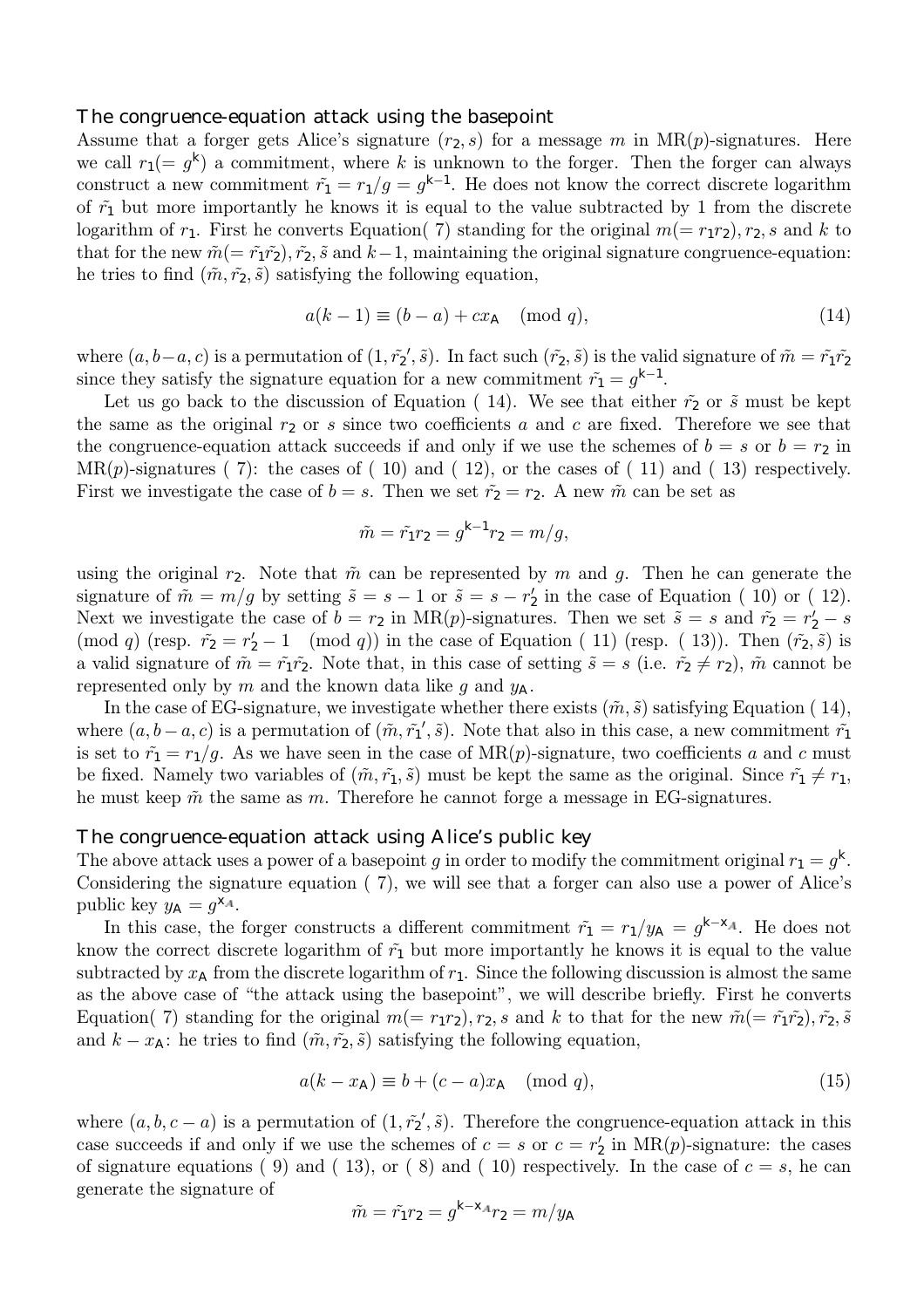by setting  $\tilde{r}_2 = r_2$  and  $\tilde{s} = s - r'_2$  (resp.  $\tilde{s} = s - 1$ ) in the case of Equation (9) (resp. (13)). Note that  $\tilde{m}$  can be represented by m and  $y_A$ . On the other hand in the case of  $c = r'_2$ , he sets  $\tilde{s} = s$ and  $\tilde{r}_2 = r_2' - s \pmod{q}$  (resp.  $\tilde{r}_2 = r_2' - 1 \pmod{q}$ ) in the case of Equation (8) (resp. (10)). Then  $(\tilde{r}_2, s)$  is a valid signature of  $\tilde{m} = \tilde{r}_1 \tilde{r}_2$ . Note that, in this case of setting  $\tilde{s} = s$  (i.e.  $\tilde{r}_2 \neq r_2$ ),  $\tilde{m}$  cannot be represented only by m and the known data like g and  $y_A$ . As for EG-signatures, this attack are not applicable in the same reason as the above.

The important point of the congruence-equation attack is that a forger can construct the signature equation standing for a new commitment  $\tilde{r}_1$  by converting the original signature equation while maintaining its congruity. Therefore the congruence-equation attack succeeds if and only if exactly two coefficients of the converted signature equation ( 14) and ( 15) are kept the same as the original coefficients (i.e. the cases of  $b \neq 1$  and the cases of  $c \neq 1$  in Equation (7)). So all the signature equation ( 8)∼( 13) are vulnerable to this attack by using either ( 14) or ( 15). On the other hand, EG-signatures are strong against the congruence-equation attack. But the congruence equation attack is "existential forgery". So this is typically avoided by introducing an additional step: adding redundancy to the message before it is signed and through checking the redundancy after recovery.

### 4.3 Homomorphism attack

The homomorphism attack extends the congruence-equation attack to forge any message. We cannot avoid the homomorphism attack by adding redundancy. As we have seen in the previous section, all the cases (8)  $\sim$  (13) in MR(p)-signatures are vulnerable to the congruence-equation attack. First we investigate which cases of the congruence-equation attack are extended to the homomorphism attack.

We divide the congruence-equation attack into two cases: one case is keeping  $\tilde{r}_2$  the same as the original and another case is not. The cases of (10) and (12), or (9) and (13) can set  $\tilde{r}_2 = r_2$ in "the attack using the basepoint" or in "the attack using Alice's public key" respectively. On the other hand, (8) and (11) cannot set  $\tilde{r}_2 = r_2$  in both the attack using the basepoint and Alice's public key. There is serious difference between them. In the former case of setting  $\tilde{r}_2 = r_2$ , a forged message  $\tilde{m}$  is independent of the original signature  $(r_2, s)$ . In fact an enemy can forge any message  $\tilde{m}$  belonging to a subset  $S_{m,g}$  or  $S_{m,y_A} = \{my_A^{-n} | n \in \mathbb{Z}_q\}$  with one pair of  $(m, r_2, s)$ . These forged message subsets  $S_{m,g}$  and  $S_{m,y_A}$  are independent of the original signature  $(r_2, s)$ : they are determined only by a message  $m$  and a known data like the basepoint or the public key. The bogus signature on each message is given for each  $(9)$ ,  $(10)$ ,  $(12)$  and  $(13)$  as follows,

$$
\{ (my_A^{-n}, r_2, s - nr'_2) \mid my_A^{-n} \in S_{m,y_A} \},
$$
  
\n
$$
\{ (mg^{-n}, r_2, s - n) \mid mg^{-n} \in S_{m,g} \},
$$
  
\n
$$
\{ (mg^{-n}, r_2, s - nr'_2) \mid mg^{-n} \in S_{m,g} \},
$$
 and  
\n
$$
\{ (my_A^{-n}, r_2, s - n) \mid my_A^{-n} \in S_{m,y_A} \}.
$$

On the other hand in the latter case  $\tilde{r}_2 \neq r_2$ ,  $\tilde{m}$  depends on both the original m and the signature  $(r<sub>2</sub>, s)$  as we have seen in Section 4.2.

It is necessary for extending the congruence-equation attack that the forged  $\tilde{m}$  can be represented only by the original  $m$  and the known data as we will see below. So the homomorphism attack is serious in the cases of  $a \neq s$  in Equation( 7), that are Equations ( 10) and ( 12) in the congruence-equation attack using the basepoint, and,  $( 9)$  and  $( 13)$  in congruence-equation attack using the public key, where  $(10)$  is just the signature equation in  $NR(p)$ -signature.

We will investigate why a forger can preselect the forged message subset in the cases of  $(9)$ , ( 10), ( 12) and ( 13). For simplicity, we deal only with the cases of ( 10) and ( 12). The following discussion also holds in the other cases.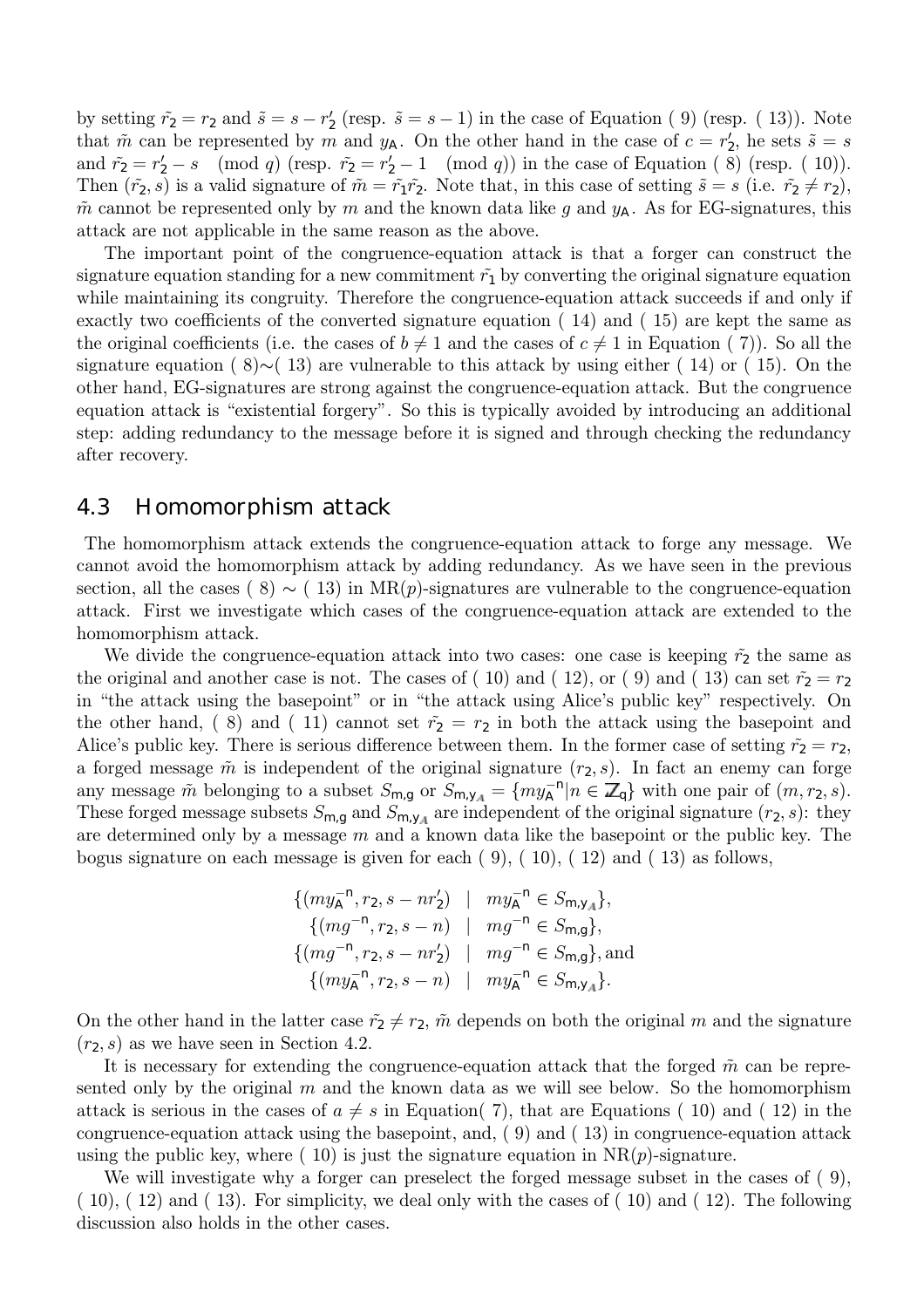Here we assume that a forger wants to generate the signature  $(\tilde{r}_2, \tilde{s})$  of an intentional message  $\tilde{m} \in \mathbb{Z}_p$ . First a forger tries to construct m which enables him to forge a message  $\tilde{m}$ , whatever the Alice's signature for  $m$  is. This condition is written as follows:

$$
\tilde{m}(=\tilde{r}_2\tilde{r}_1)=\exists\varphi(m,g,p,q,y_A),\tag{16}
$$

where  $\varphi$  is a suitable function to  $\mathbb{Z}_p$  such that  $m = \varphi^{-1}(\tilde{m}, g, p, q, y_\mathsf{A})$  exists. This means that  $\tilde{m}$ is independent of the parameters  $k, r_2$  and s which the signer Alice can take arbitrarily. Then he sets

$$
m=\varphi^{-1}(\tilde{m},g,p,q,y_{\mathsf{A}})
$$

and has this message m signed by Alice. For example in the cases  $(10)$  and  $(12)$ , a chosen-message m for an intentional  $\tilde{m}$  is constructed by setting  $m = \varphi^{-1}(\tilde{m}, g)$ , where

$$
\tilde{m} = r_2 \tilde{r_1} = r_2 r_1 g^{-1} = m g^{-1} = \varphi(m, g).
$$

After getting the Alice's signature on the above m, he can forge an intentional message  $\tilde{m} = mg^{-1}$ . Generally any message  $m \in S_{\tilde{m},g} - {\tilde{m}}$  will do to forge an intentional  $\tilde{m}$ . Of course we need only one valid signature on such a chosen-message m.

Next we investigate the condition that  $\tilde{m}$  is not denoted by  $\exists \varphi$  in Equation (16). Since the relation between m and  $\tilde{m}$  is determined by Equation (5), we change Equation (5) so as for  $\tilde{m}$ not to be represented only by  $m$  and  $g$ . First we change Equation (5) to

$$
r_2 = f(r_1)^{-1}m \pmod{p},\tag{17}
$$

where  $f: \mathbb{Z}_p \longrightarrow \mathbb{Z}_p$  is a map known to all users. Note that the congruence-equation attack still holds: a forger can generate the signature on  $\tilde{m} = r_2 f(r_1/g)$  using a known-message and the signature  $(m, r_2, s)$ . So we must find f such that it prevents this further attack, the homomorphism attack, from forging an intentional message. The relation between m and the forged  $\tilde{m}$  is represented as the following equation

$$
\tilde{m} = r_2 f(g^{k-1}) = m f(g^{k-1}) / f(g^k). \tag{18}
$$

If f is a homomorphism, then Equation  $(18)$  leads

$$
\tilde{m} = m/f(g) = \varphi(m, g).
$$

So he can forge an intentional  $\tilde{m}$  after having  $m = \tilde{m} f(g)$  signed by Alice. In MR(p)-signatures, we can regard a map f as an identity map. Since an identity map is a homomorphism,  $(10)$ and  $(12)$  in  $MR(p)$ -signatures are vulnerable to the homomorphism attack. Therefore we see that the homomorphism attack succeeds if and only if the term k is cancelled in Equation (18):  $f$ has a homomorphism-like feature. So we must set f such that the term  $k$  cannot be cancelled in Equation ( 18). Then the above  $\varphi$  does not exist between  $\tilde{m}$  and m. Here is one example.

Example: Define

$$
f: \mathbb{Z}_p \longrightarrow \mathbb{Z}_p
$$

$$
x \longrightarrow x + g.
$$

Then Equation ( 18) is

$$
\tilde{m} = mf(g^{k-1})/f(g^k) = m(g^{k-2} + 1)/(g^{k-1} + 1).
$$

So the term  $k$  is not cancelled. Therefore a forger cannot generate the signature of an intentional message. Apparently  $f$  has a good feature that the computation amount is negligible.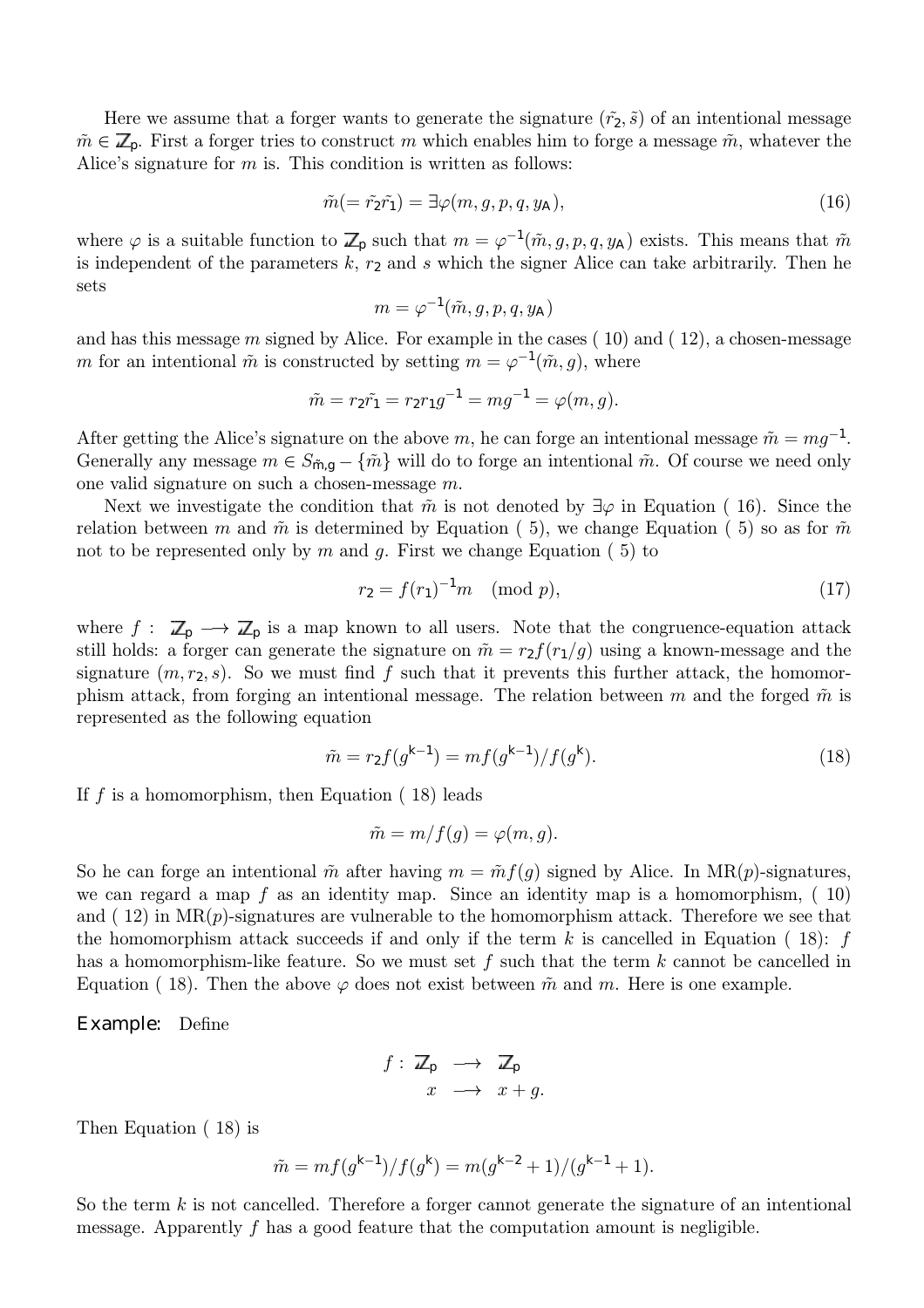There are two points in the homomorphism attack: one is that the forged message by the congruence-equation attack can be represented by the original message and the known data, and the other is that the map f has the homomorphism-like feature. Therefore the cases of  $(8)$  and ( 11) are strong against the homomorphism attack, where ( 8) is the signature equation which adds the message recovery feature to the original ElGamal signature scheme. On the other hand Equation( 9), ( 10), ( 12) and ( 13) are vulnerable to the homomorphism attack. As we have discussed in Section 2, Equation ( 10) is optimal with regard to the computation amount: it does not need inversions both in the signature generation and verification. But this signature equation cannot avoid the congruence-equation attack and the more serious attack, the homomorphism attack. In order to avoid the homomorphism attack, we have seen that we must change Equation ( 5) to Equation ( 17) using a suitable function like the above example. Then an enemy can not forge a signature on an intentional message.

## 5 Message recovery signature on an elliptic curve

The ElGamal based signature schemes can be constructed over an elliptic curve. So the message recovery feature can be added to ElGamal based signature on an elliptic curve. We will see how the previous attacks are applied to the elliptic curve message recovery signature. First we describe the message recovery signature using an elliptic curve. In this case the system parameters are: an elliptic curve  $E/\mathbb{Z}_p$ , a basepoint  $G \in E(\mathbb{Z}_p)$  and the order q of G. The signer Alice has a secret key  $x_A$  and publishes the corresponding public key  $Y_A = x_A G$ . The procedure for Alice to make a signature of  $m \in \mathbb{Z}_p^*$  is as follows. First she picks a random number  $k \in \mathbb{Z}_p$ , and computes

$$
R_1 = kG = (r_{1x}, r_{1y}), \t\t(19)
$$

$$
r_2 = r_{1x}^{-1}m \pmod{p}, \qquad (20)
$$

$$
r'_2 = r_2 \pmod{q},
$$
  
ak  $\equiv b + cx_A \pmod{q},$  (21)

where  $(a, b, c)$  is a permutation of  $(\pm 1, \pm r_2', \pm s)$  and Equation (19) is computed in E. Then she outputs the signature  $(r_2, s)$  to Bob.

The message can be recovered by computing

$$
m = x(\frac{b}{a}G + \frac{c}{a}Y_A)r_2 \pmod{p},
$$

where  $\frac{b}{a}G + \frac{c}{a}Y_A$  is computed in E and  $x(\frac{b}{a}G + \frac{c}{a}Y_A)$  denotes the x-coordinate of  $\frac{b}{a}G + \frac{c}{a}Y_A$ .

Here we call the above general message recovery signature schemes with the elliptic curves  $MRE(p)$ -signatures. The case of  $(a, b, c) = (1, s, r'_2)$  is the elliptic curve version of  $NR(p)$ -signature. Here we call it  $NRE(p)$ -signature.

Let us apply the attack in Section 3 to  $MRE(p)$ -signature. For the congruence-equation attack, the same discussion on  $MR(p)$ -signature also follows in  $MRE(p)$ -signature. Therefore all  $MRE(p)$ signatures are vulnerable to the congruence-equation attack. So we have to add redundancy to a message before it is signed.

For the homomorphism attack, we must investigate the cases of  $a \neq s$  in Equation (21) in the same way as  $MR(p)$ -signature. There is a difference between  $MRE(p)$ -signature and  $MR(p)$ signature in the term  $r_2$ . In MR(p)-signature, the commitment  $r_1$  is related to  $r_2$  directly in Equation (5) (i.e. f is an identity map in Equation (17)). On the other hand, in  $MRE(p)$ signature,  $R_1$  is not related to  $r_2$  directly. In fact, the map f in Equation (17) is the x-coordinate function as follows,

$$
r_2 = x(R_1)^{-1}m \pmod{p}.
$$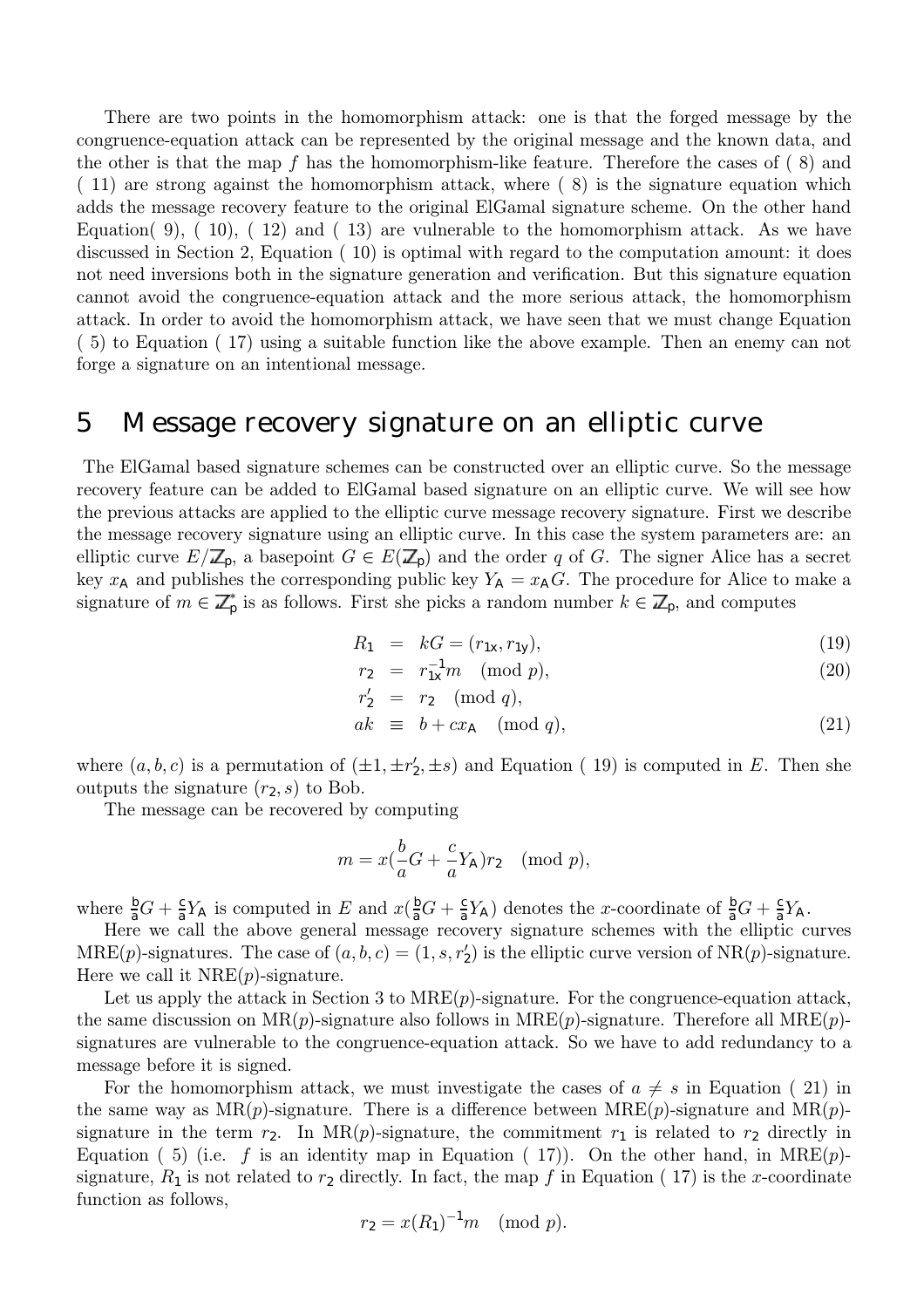The x-coordinate function on  $E$ , whatever an elliptic curve  $E$  is chosen, has not homomorphism-like feature:

$$
x((k-1)G)/x(kG) = x(kG - G)/x(kG) = \varphi(k, G),
$$

where the term k is not cancelled in  $\varphi$ . Therefore all MRE(p)-signatures are strong against the homomorphism attack.

As we have seen in Section 2, the most effective signature equation is used in  $NR(p)$ -signature. Also  $NRE(p)$ -signature has the same advantage. Both NR- and  $NRE(p)$ -signatures are vulnerable to the congruence-equation attack. For the homomorphism attack,  $NRE(p)$ -signature are strong. But in  $NR(p)$ -signature, we have seen that we have to change Equation (5) in order to preventing the homomorphism attack.

## 6 Conclusion

We have shown Nyberg-Rueppel's signature is vulnerable to two forgery attacks: the congruenceequation attack and the homomorphism attack. We have applied these attacks to  $MR(p)$ -, EGand  $MRE(p)$ -signatures generally and shown that:

1. all the cases of (8)  $\sim$  (13) in MR(p)-signatures are vulnerable to the congruence-equation attack.

2. the cases of  $(9)$ ,  $(10)$ ,  $(12)$  and  $(13)$  are vulnerable to the homomorphism attack, where  $(10)$ is the case of the  $NR(p)$ -signature.

3. the cases of ( 8) and ( 11) are strong against the homomorphism attack, where ( 8) is the case of adding the message recovery feature to the original ElGamal signature scheme.

4. the homomorphism attack becomes invalid by changing Equation ( 5) to ( 17) using a suitable function.

5. EG-signatures are strong against both the congruence-equation attack and the homomorphism attack.

6. MRE $(p)$ -signatures are vulnerable to the congruence-equation attack.

7. MRE $(p)$ -signatures are strong against the homomorphism attack.

#### Acknowledgements

The author would like to thank Tatsuaki Okamoto for helpful conversations. The author wishes to thank Makoto Tatebayashi and Natsume Matsuzaki for helpful advice.

## References

- [1] T. ElGamal, "A public key cryptosystem and a signature scheme based on discrete logarithms ", IEEE Trans. Inform. Theory, Vol. IT-31 (1985), 469-472.
- [2] S. Goldwasser, S. Micali and R. L. Rivest, "A Digital Signature Scheme Secure Against Adaptive Chosen-Message Attacks",  $SIAMJ$ . Computing, 17, 2(1988), 281-308.
- [3] P. Horster, M. Michels and H. Petersen "Meta-Message Recovery and Meta-Blind signature schemes based on the discrete logarithm problem and their applications", Advances in Cryptology Proceedings of Asiacrypt'94, Lecture Notes in Computer Science, to appear.
- [4] N. Koblitz, "Elliptic curve cryptosystems", *Mathematics of Computation*, 48(1987), 203-209.
- [5] V. S. Miller, "Use of elliptic curves in cryptography", Advances in Cryptology-Proceedings of , Lecture Notes in Computer Science, 218(1986), Springer-Verlag, 417-426.